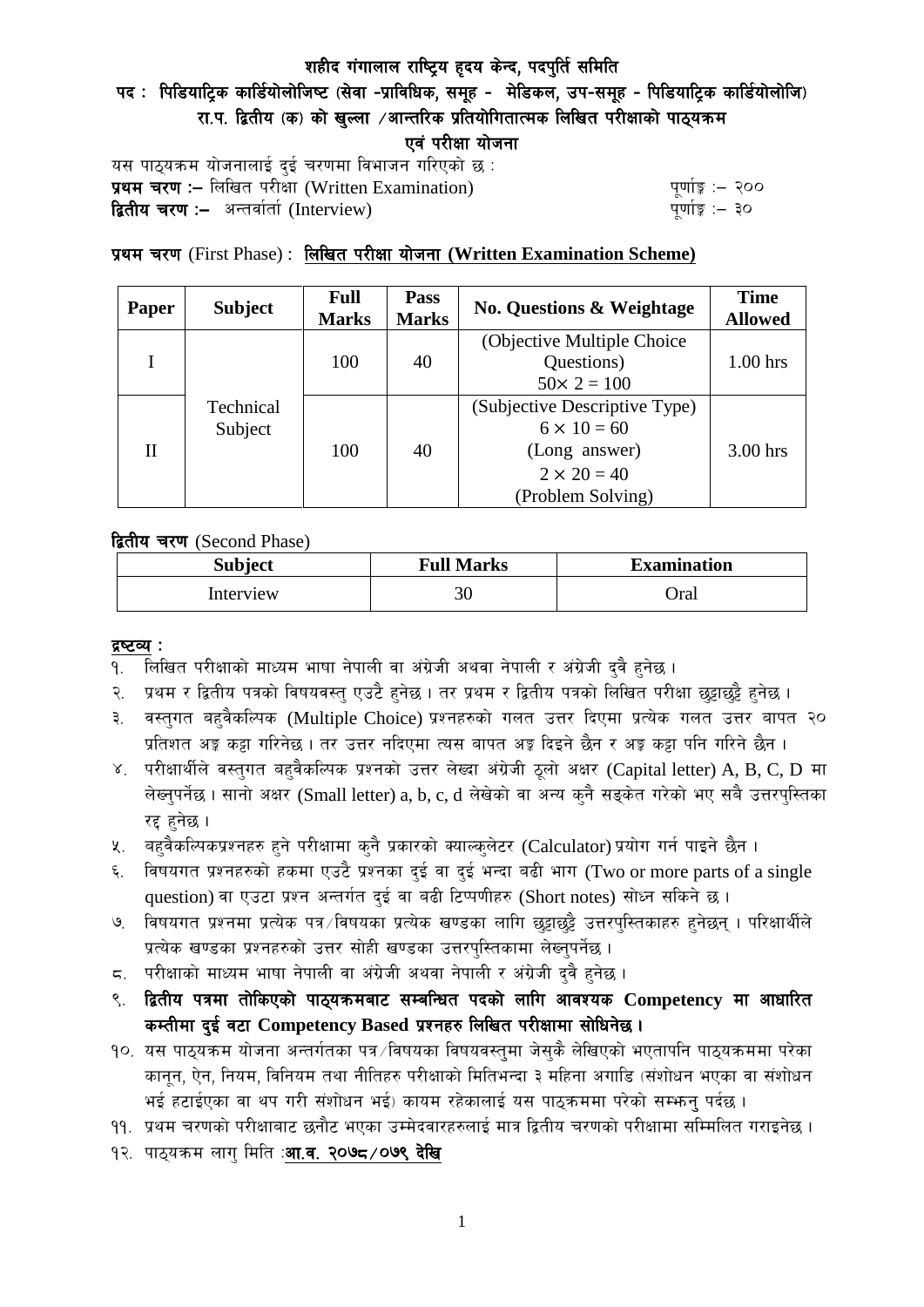शहीद गंगालाल राष्ट्रिय हृदय केन्द, पदपुर्ति समिति

पद : पिडियाट्रिक कार्डियोलोजिष्ट (सेवा -प्राविधिक, समूह - मेडिकल, उप-समूह - पिडियाट्रिक कार्डियोलोजि) रा.प. द्वितीय (क) को खुल्ला /आन्तरिक प्रतियोगितात्मक लिखित परीक्षाको पाठ्यक्रम

**Paper I & II: - Technical Subject**

#### **Section (A): 60% Marks For Paper I (30 MCQs** ×**2 marks) & For Paper II (4**×**10 marks, 1**×**20 marks)**

#### 1. **Paeditric Cardiology**

### 1.1 **Development of Cardiovascular System:**

- 1.1.1 Development of myocardial structure and function.
- 1.1.2 Fetal and postnatal circulation.
- 1.1.3 Etiology of cardiovascular malformation.

### 1.2 **Evaluation of Cardiac patients:**

1.2.1 History taking and physical examination, ECG, chest roentgenography, Echocardiography, Foetal Echocardiography, Cardiac CT.

### 1.3 **Pathology of Cardiovascular System:**

- 1.3.1 Cardiac anatomy.
- 1.3.2 Classification and terminology of cardiovascular anomalies.

### 1.4 **Chamber localization & Cardiac Malposition:**

1.4.1 Chamber localization, Dextrocardia & Mesocardia.

### 1.5 **Congenital Heart Defects:**

- 1.5.1 **Left to right shunt lesions:** ASD, VSD, PDA, Atrioventricular Septal Defect, Aortopulmonary Window, Partial Anomalous Pulmonary Venous Connection.
- 1.5.2 **Obstructive lesions:** Pulmonary Stenosis, Aortic stenosis, Coarctation of aorta, Shone Complex, Interrupted aortic arch.
- 1.5.3 **Cyanotic congenital heart diseases:** TOF, TOF with Pulmonary Atresia, TOF with absent Pulmonary Valve, Transposition of Great Arteries, Congenitally Corrected TGA, Total Anomalous Pulmonary Venous Connection, Tricuspid Atresia, Pulmonary Atresia with Intact Ventricular Septum, Ebstein's Anomaly, Persistent Truncus Arteriosus, Hypoplastic Left Heart Syndrome, Single Ventricle, Double Outlet Right Ventricle, Persistent Pulmonary Hypertension of the Newborn, Heterotaxia.
- 1.5.4 **Miscellaneous Congenital Cardiac Conditions:** Arteriovenous Fistula: Coronary, Pulmonary, Systemic; Atrial Septal Aneurysm, Common Atrium, CorTriatriatum, Patent Foramen Ovale, Cleft Mitral Valve, Parachute Mitral Valve.

# 1.6 **Acquired Heart Diseases:**

- 1.6.1 **Myocardial diseases:** HCM, DCM, Restrictive Cardiomyopathy, Noncompaction Cardiomyopathy, Endomyocardial fibroelastosis ,Right Ventricular Dysplasia.
- 1.6.2 **Cardiovascular infection:** Infective Endocarditis, Myocarditis, Pericarditis, Constrictive Pericarditis, Kawasaki's disease.